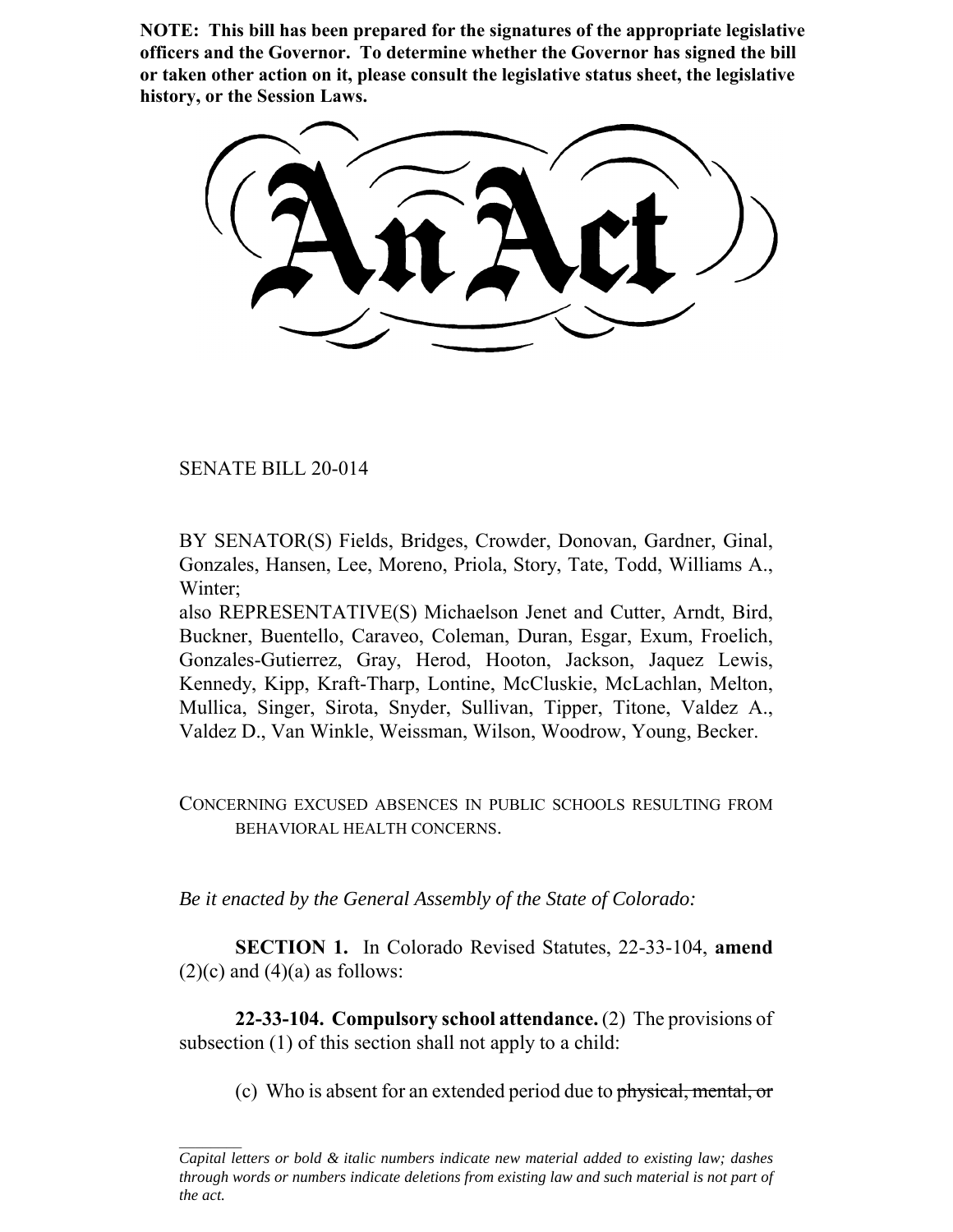emotional disability A PHYSICAL DISABILITY OR A MENTAL OR BEHAVIORAL HEALTH DISORDER;

(4) (a) The board of education shall adopt a written policy setting forth the district's attendance requirements. Said THE policy shall MUST provide for excused absences, including those listed as exclusions from compulsory school attendance in accordance with subsection (2) of this section, AS WELL AS TEMPORARY ABSENCES DUE TO BEHAVIORAL HEALTH CONCERNS. An attendance policy developed pursuant to this section may include appropriate penalties for nonattendance due to unexcused absence.

**SECTION 2. Safety clause.** The general assembly hereby finds,